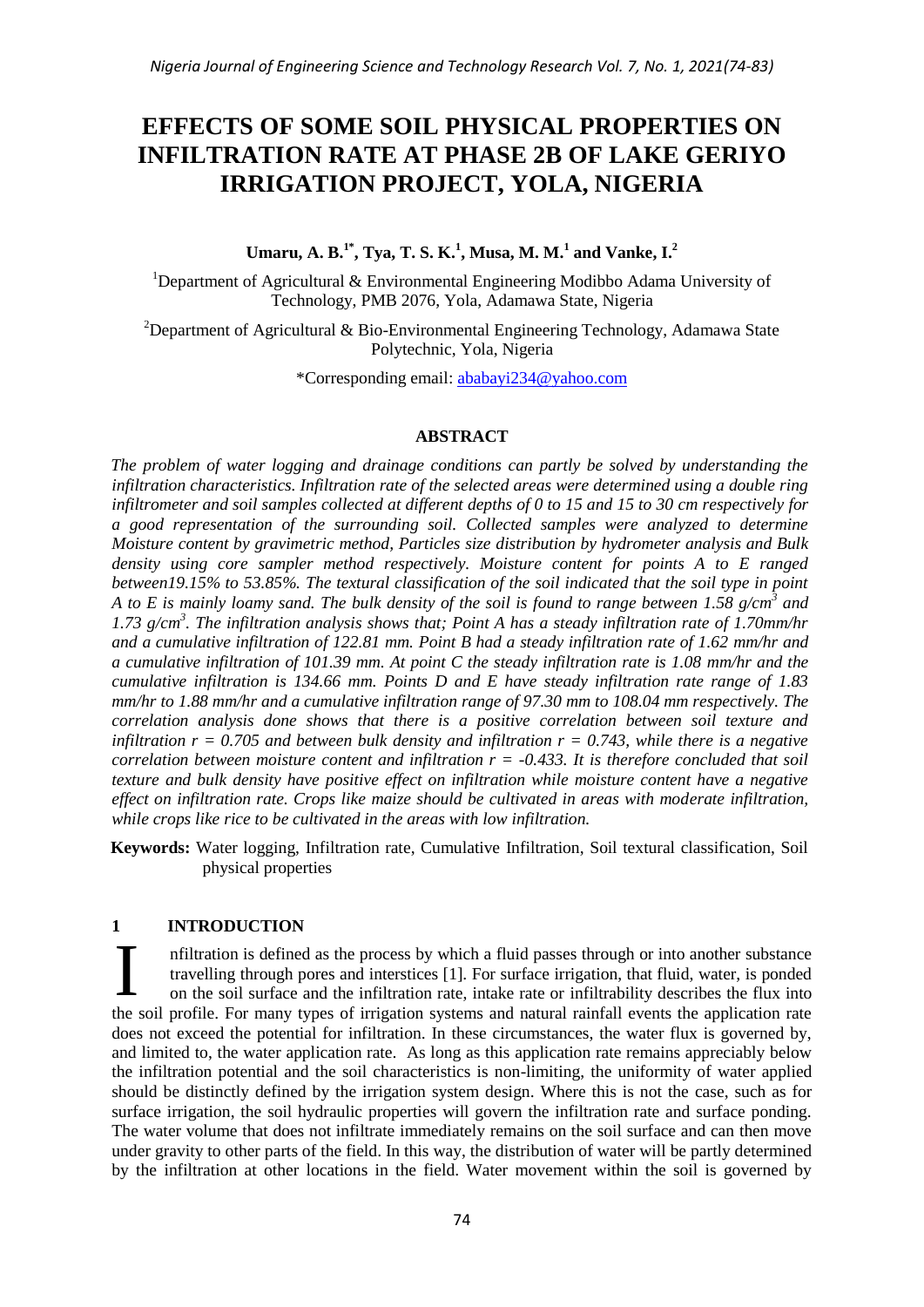Darcy's law, which states that the flux is equal to the hydraulic conductivity multiplied by the hydraulic gradient. The hydraulic gradient is comprised of the gravity, pressure, osmotic and metric (movement of water from wet or full pores to dry soil) potentials [2]. Starting with a dry soil the suction gradient (metric potential) is high causing a high infiltration rate. As the pores fill with water the suction gradient decreases and time permitting approaches zero [3]. The infiltration rate experiences a similar reduction until at saturation when it is almost entirely reduced to that caused by the forces of gravity and pressure. Inherent factors affecting soil infiltration, such as soil texture, cannot be changed. Soil texture (percentage of sand, silt, and clay) is the major inherent factor affecting infiltration. Water moves more quickly through large pores of sandy soil than it does through small pores of clayey soil, especially if clay is compacted and has little or no structure or aggregation depending on the amount and type of clay minerals, some clayey soils develop shrinkage cracks as they dry. The cracks are direct conduits for water entering the soil, causing clayey soils to have high infiltration rates under dry conditions. Where cracks do not occur, clayey soils have slow infiltration rates. Also the majority of factors influencing the infiltration rate have a direct effect on the soil structure namely the soil porosity. Soil porosity refers to the fraction of the total soil volume that is taken up by the pore space. Mainly, pore spaces facilitate the availability and movement of air or water within the soil environment. Porosity refers to the ratio between the volume of voids and total volume of a soil sample. However, for infiltration the average pore size, distribution of pore sizes and connectivity of pores are of greater importance. The soil pores must be large enough and offer sufficient continuity in order for infiltration to occur [4]. According to [5], Isolation of the effects of land use treatments will enable an assessment of infiltration capacity under different land uses in a given watershed. Such effects are realizable by the two terms of Sorptivity, S and the Transmission properties of the soil, A. Parameter of the Philips equation state that:

$$
I = St^{1/2} + At
$$
 (1)

Where: I = the infiltration rate in mm/hr,  $S =$  sorptivity and, A = transmission properties of the soil. The problems of water logging and drainage characteristics of a particular area can partly be solved by understanding the Infiltration characteristics of the area.

## **2 THE STUDY AREA**

Lake Geriyo irrigation scheme is located between Latitude  $9^{\circ}$  16' and  $9^{\circ}$  19' North of the equator and Longitude 12º 00' and 12º 28' East of Greenwich meridian. It is between 150 and 180m above sea level. Lake Geriyo covers a total landmass of 300hac which is cultivated for rice and to a lesser extend maize production. This total Landmass is divided into phase 2B, 2C and 3C for easiness of irrigation. It is bounded in the north-east by river Benue, Jimeta in the south west and Namtari forest reserve in the west. Phase 2B where the research was carried out is 50ha in size. The State is in the Sahel region of Nigeria which is generally Semi-arid with low rainfall, low humidity and high temperature. The area experiences wet and dry seasons, the wet season starts from April to October while the dry season starts from November to April. Recorded mean daily temperature normally changes with season and ranges from  $25^{\circ}$ C to  $45^{\circ}$ C. The mean annual rainfall received is in the range of 250 to 1000 mm. The Climate is characterized by high evapotranspiration especially during dry season [6].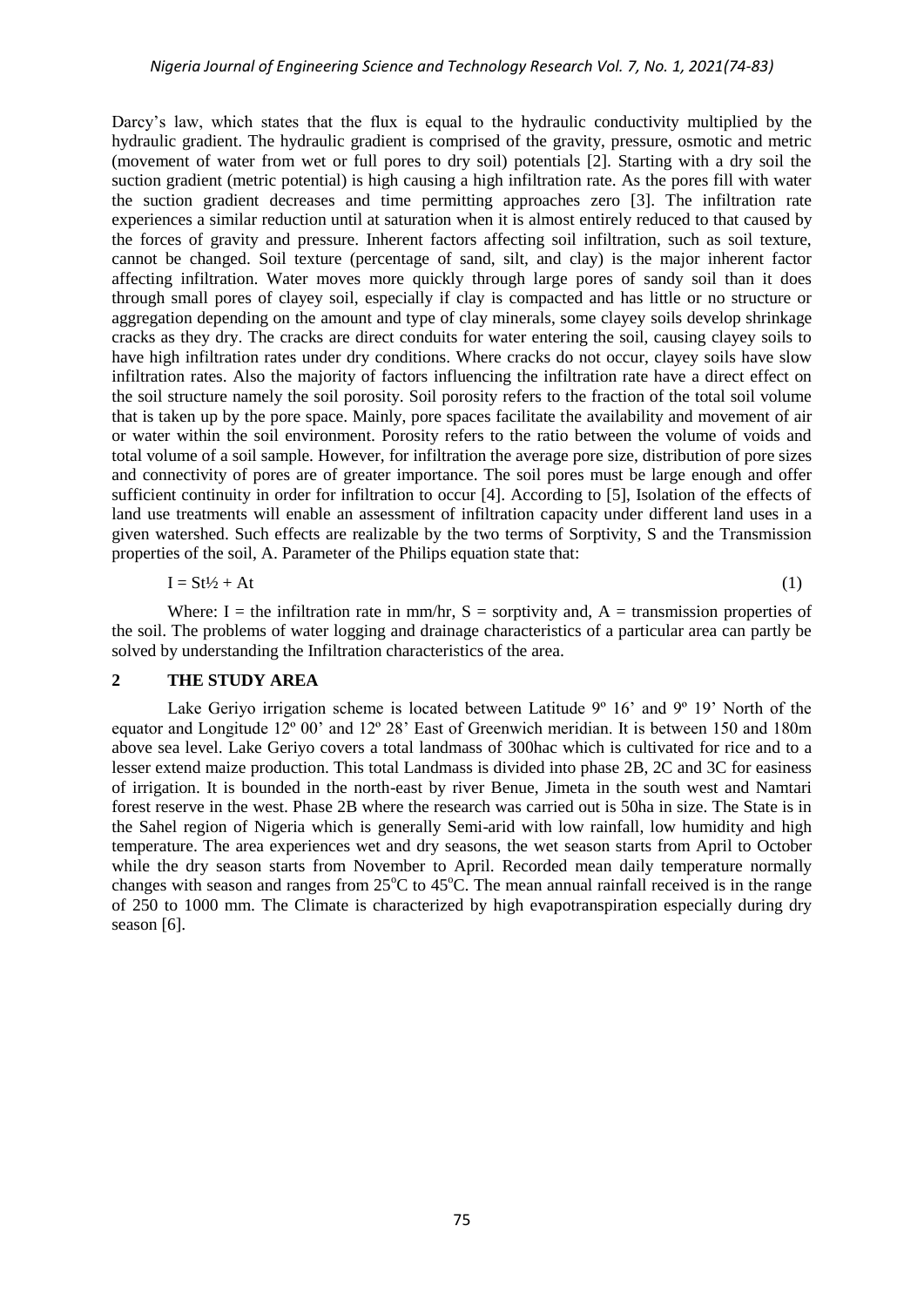

Figure 1. Map of Lake Geriyo (Source; ArcGis 10.6 pro U.R.P Department MAU, Yola)

# **3 MATERIALS AND METHODS**

# **3.1 Field work and sample collection**

The study area is Phase 2B which is 50ha in size and is divided approximately into 5 sampling points and ten soil samples were collected from a depth of 0-15cm and 15-30cm so as give a good representation of the surrounding soil of uncultivated farmland with an auger from the 5 different points within the study area. 2 samples were collected from each point. The soil samples were put into polythene bags and were properly labeled and taken to the laboratory.

# **3.2 Infiltration rate**

Double-ring infiltrometers were used. The rate of reduction of water level was measured in the inner ring. A double-ring Infiltrometer was set up at each plot. The diameters of the inner and outer rings were 30 cm and 60 cm respectively [7, 8, 9]. They were driven into the ground to about 15 cm and 30 cm depth respectively. The inner and outer edges were tamped to seal possible cracking. Generally, the water level was measured at an interval of 5 minutes. The rate of fall of the water level in the inner cylinder was measured at 0, 5, 10, 15, 20, 25, 30, 35, 40, 45, 60 minutes etc., to determine the rate of water intakes of the soil. This rate becomes constant when the saturated infiltration rate for the particular soil has been reached.

# **3.3 Particle size analysis**

The hydrometer method was used for determining the particles sizes analysis. 50g of soil sample from a 2 mm sieve was poured in a conical flask. 50 ml of sodium hexametaphosphate was added to the soil sample in the flask after which 100 ml of distilled water was added. The solutions were mechanically shaken and stirred to allow the particles to disperse well but not done in such a manner as to reduce the sizes of soil particles, and was allowed to stand for 24 hours. This is in accordance with the works of [10]. After 40s, the hydrometer was introduced into the cylinder and allowed to stabilize before taking the reading. The solution was kept for 2 hours after which another reading was taken using the hydrometer. The temperature readings were taken for each of these two processes. The first reading of temperature  $(T_1)$  and hydrometer  $(H_1)$  were used to calculate the percentage sand content, while the second reading of temperature  $(T_2)$  and hydrometer  $(H_2)$  were used in calculating the percentage clay content. This is in accordance with the work of [11]. According to [12] a correction factor in relation to the temperature is added to the hydrometer readings giving new values of  $H_3$  and  $H_4$  respectively.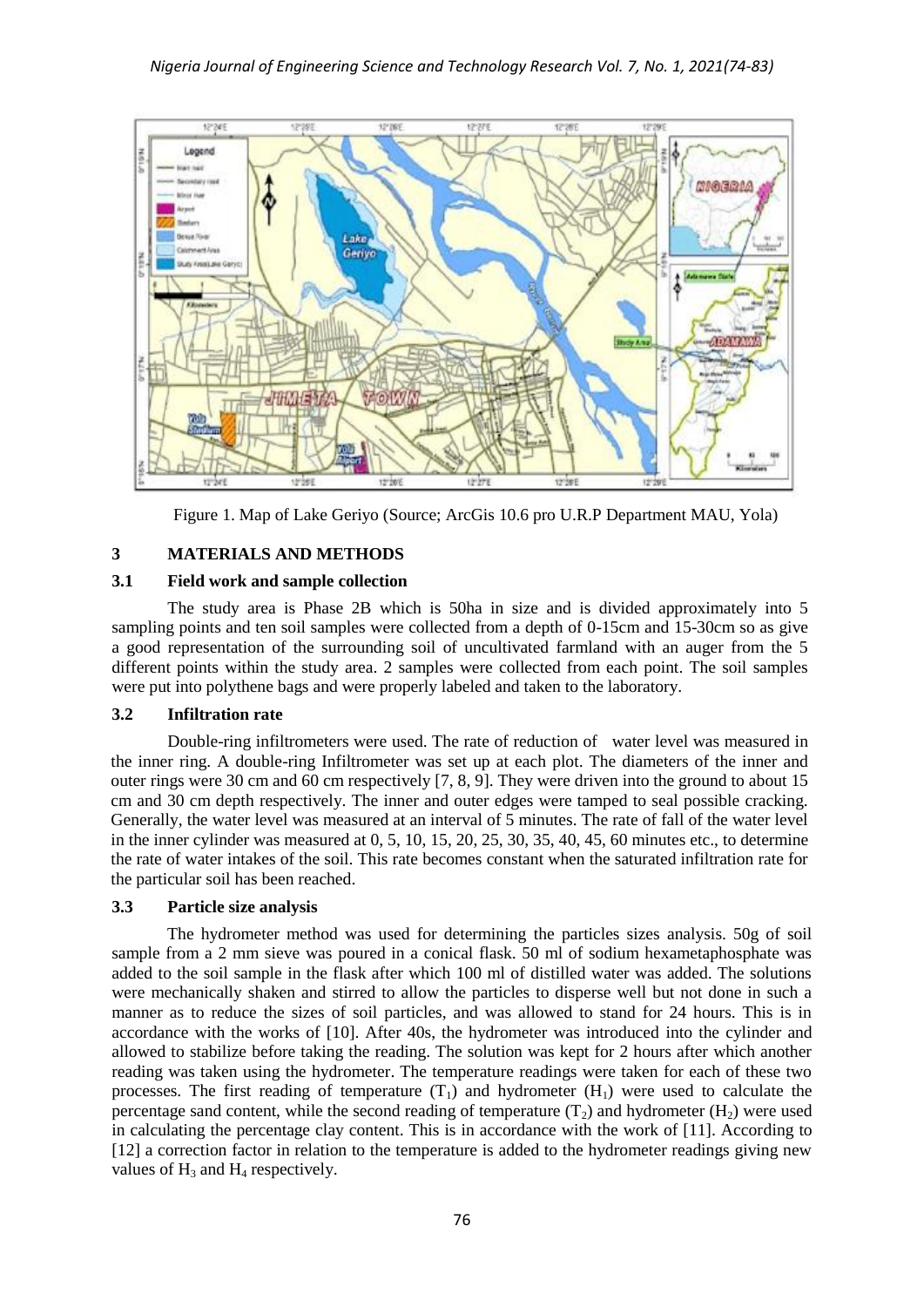$$
\% \text{ Sand} = 100 - \frac{(\text{H}_3 \times 100)}{\text{Weight of soil}}
$$
(2)  

$$
\% \text{Clay} = 100 - \frac{(\text{H}_4 \times 100)}{\text{Weight of soil}}
$$
(3)

 $% Silt = 100 - (%s and + %Clay)$  (4)

#### **3.5 Bulk Density**

Using a core sampler, soil samples were collected at depths 0 - 30cm and 30- 60cm depths respectively on the sites to give a good representation of the soil conditions around the sampling point. The total samples in the core samplers were transferred into nylon bags and conveyed to the laboratory. In the laboratory, the mass of each empty crucible was found,  $(M_1)$ . The soil sample was then transferred from the nylon into the crucible and then reweighed as  $(M<sub>2</sub>)$ . The crucible with the soil samples were kept in the oven for 24 hrs at 105ºC for total dryness of the moisture in the soil sample. After, which the crucibles were then removed from oven and then reweighed as  $(M_3)$ . From this, the bulk density was calculated as mass of oven dried soil per volume of core  $(g\$ cm<sup>3</sup>) and gravimetric water content as mass of water in the soil sample per mass of the oven dried soil.

*Bulk density* = 
$$
\frac{\text{mass of oven dried soil}}{\text{volume of core}}
$$
 (5)

#### **3.6 Moisture content**

Determination of water content in the various soil samples were carried out using gravimetric method. A 60g portion of the samples collected were oven dried at a temperature of 105ºC for 24 hrs. This is in accordance with the work of [13]. The initial weight of the container  $W_1$  was determined and 60g soil sample put up to half of the container and was weigh again as  $W_2$ . And it was put in the oven for 24 hrs at a constant temperature of 105ºC. After which the soil sample and the container were weighted as  $W_3$ . The moisture content was calculated using the following relation.

$$
MC\% = \frac{W_2 - w_3}{W_3 - w_1} \times 10
$$
\n(6)

Where; Mc = moisture content,  $W_1$  = weight of container,  $W_2$  = weight of container and sample,  $W_3$  = weight after oven drying.

## **4 RESULTS AND DISCUSSION**

#### **4.1 Physical Properties of Soil**

Table 1 presents the results of the soil aggregates for the selected plots within the study areas of phase 2B at Lake Geriyo Irrigation project, Yola. Placing the respective percentages of sand, silt and clay particles on a textural triangle, the soil in the selected is classified into appropriate textural classes. The results obtained from hydrometer method showed that sample A1 has higher percentage of sand compared to the others. The percentage of sand of each soil sample from sample A2 to E2, range from 75% to 89%. Similarly, the clay content of samples C2 and E1 is higher than that of other samples while the silt contents of sample C2 is higher than that of the other samples. Due to the presence of fine grained soils in some plots that can retain more water, it follows that some plots are most suitable for rice production than others this agrees with [2].

| Sample         | Depth    | Sand | Silt   | Clay | <b>Textural Classes</b> |
|----------------|----------|------|--------|------|-------------------------|
| Name           | (cm)     |      | $(\%)$ | (% ) |                         |
| A <sub>1</sub> | $0-15$   | 93   | 4      | 3    | Sandy                   |
| A <sub>2</sub> | 15-30    | 86   | 8      | 6    | Loamy Sand              |
| B <sub>1</sub> | $0-15$   | 89   | 5      | 6    | Sandy                   |
| <b>B2</b>      | 15-30    | 87   | 5      | 8    | Loamy Sand              |
| C <sub>1</sub> | $0 - 15$ | 85   | 8      | 7    | Loamy Sand              |
| C <sub>2</sub> | 15-30    | 75   | 15     | 10   | Sandy loam              |
| D1             | $0 - 15$ | 85   | 8      | 7    | Loamy Sand              |
| D <sub>2</sub> | 15-30    | 83   | 11     | 6    | Loamy Sand              |
| E1             | $0 - 15$ | 87   | 3      | 10   | Loamy Sand              |
| E2             | 15-30    | 86   | 6      | 6    | Loamy Sand              |

Table 1. Soil particle size distribution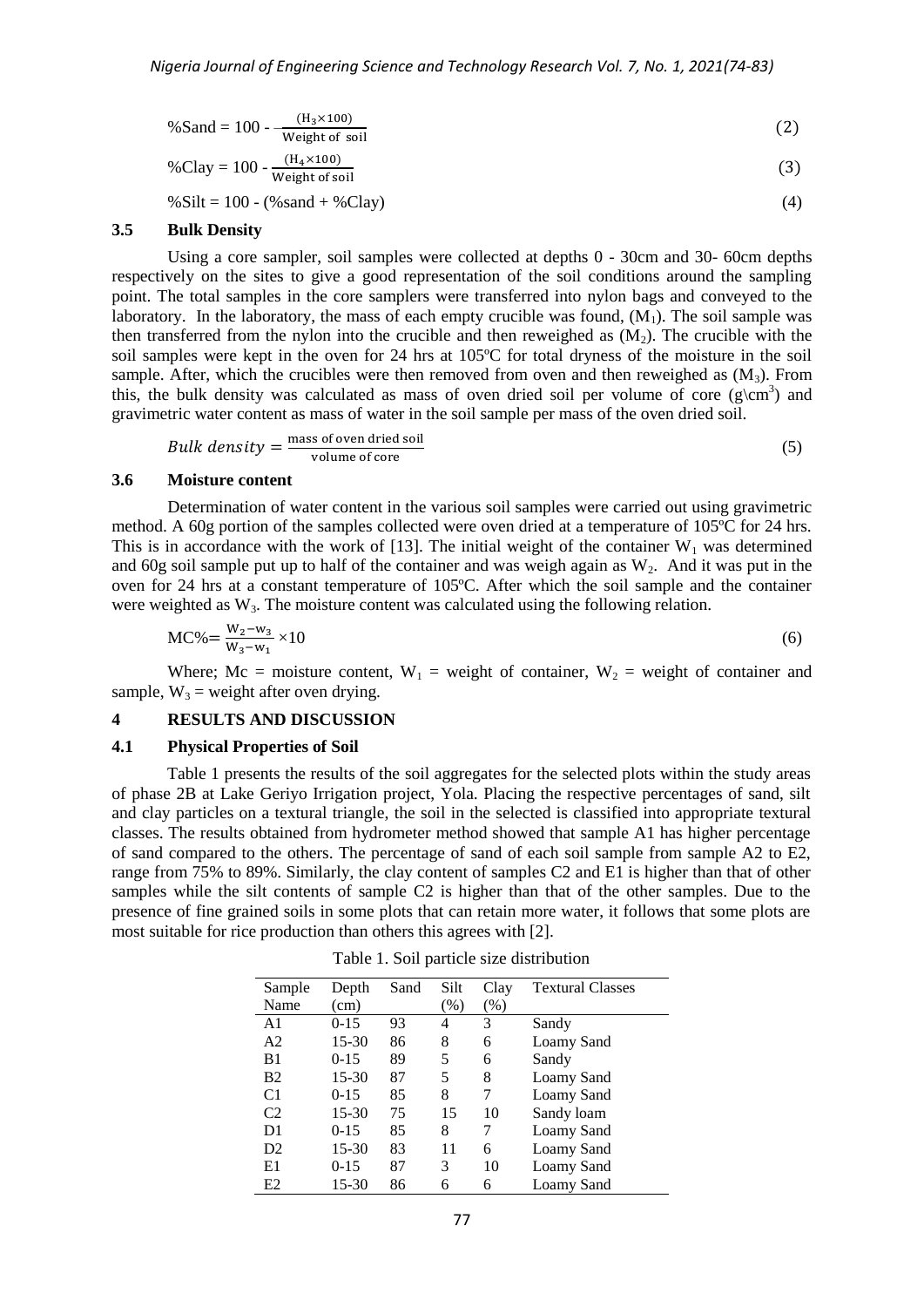The highest value of soil bulk density is found in A1 and it ranges between 1.58 to 1.73 g/cm<sup>3</sup> while the moisture content of the soil range between 19.15 to 53.85% (Table 2), which may be good for crops that need water always, that is crops that can do very well under waterlogged conditions in line with [3].

| Sample Name    | Moisture Content (%) | Bulk Density $(g/cm^3)$ |
|----------------|----------------------|-------------------------|
| A <sub>1</sub> | 19.15                | 1.73                    |
| A <sub>2</sub> | 40.35                | 1.67                    |
| B <sub>1</sub> | 21.31                | 1.68                    |
| <b>B2</b>      | 53.85                | 1.63                    |
| C <sub>1</sub> | 53.85                | 1.65                    |
| C2             | 42.86                | 1.58                    |
| D1             | 33.33                | 1.65                    |
| D <sub>2</sub> | 29.81                | 1.67                    |
| E1             | 28.44                | 1.60                    |
| E2             | 33.45                | 1.63                    |

|  |  | Table 2. Soil Bulk Density |
|--|--|----------------------------|
|  |  |                            |

# **4.2 Infiltration parameters**

Figure 2 shows the infiltration rate at point A. At first it shows the soil has a very high intake rate which is higher than all the points, this is because the top soil is mostly sandy soil but then falls rapidly to a steady infiltration rate of 1.70 mm/hr and this may be due to the fact that the top soil is dryer. The cumulative infiltration of this point is 122.81 mm.



Figure 2. Infiltration curve at point A

Figure 3 shows the infiltration rate and cumulative infiltration curves of point B. it shows the soils have a very high intake rate at first and this reduces with time. Finally, it falls to a steady rate of around 1.67 mm/hr after about 100 minutes and it has a cumulative infiltration of 101.39 mm. This rapid decrease of intake rate may be due to the water level in the area or the type of soil present in the area.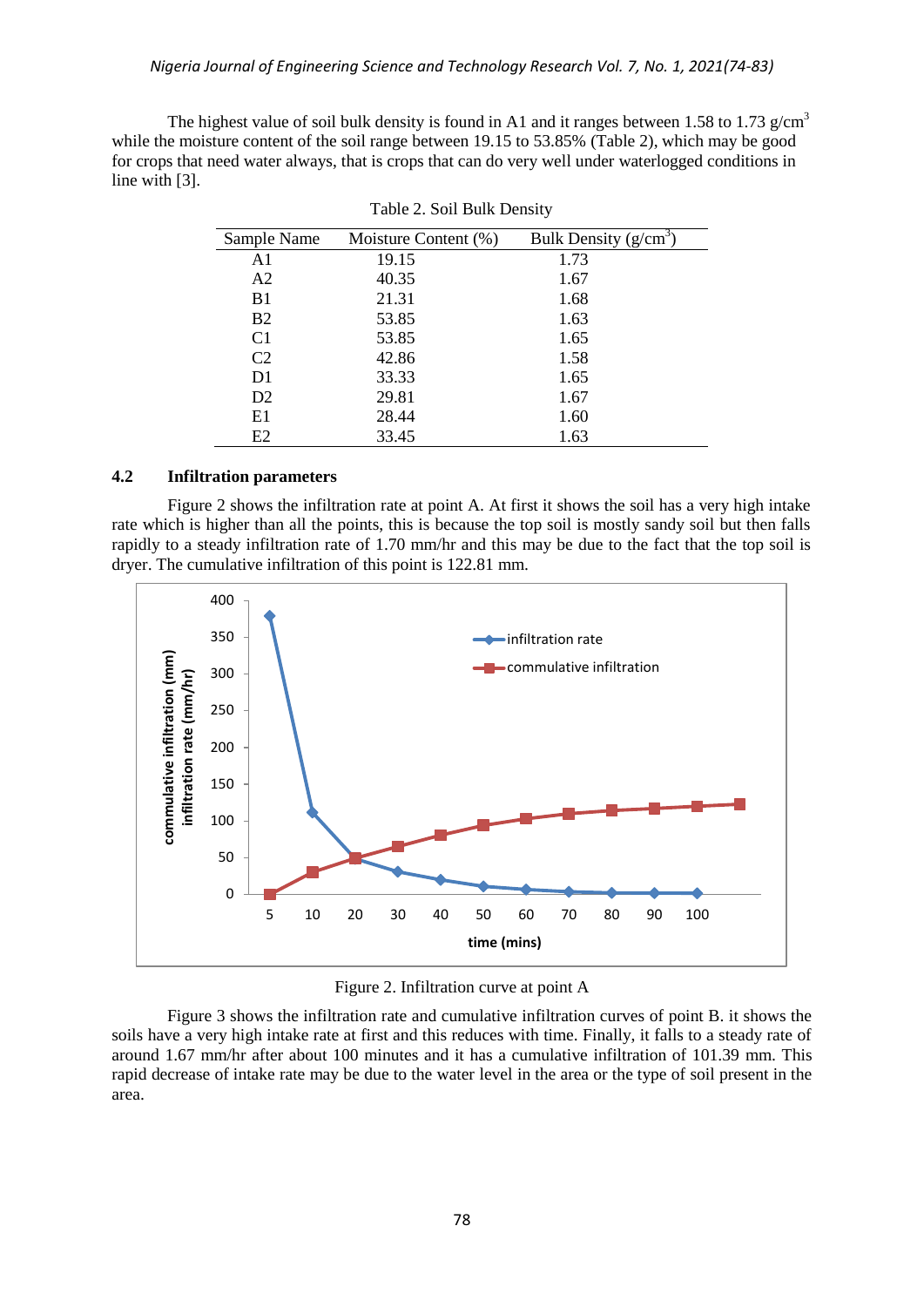

Figure 3. Infiltration Curve at point B

Figure 4 shows cumulative infiltration and infiltration rate curves of point C. it has a high infiltration rate. This is also due to the type of soil present but later falls to a steady rate of about 1.075 mm/hr. the cumulative infiltration rate of 134.66 mm.



Figure 4. Infiltration Curve at point C

Figure 5 shows the infiltration rate and cumulative infiltration curves of point D. it shows the soils have a very high intake rate at first but this reduces with time. Finally, it falls to a steady rate of around 1.88 mm/hr after about 100 minutes with a cumulative infiltration of 97.30 mm. This rapid decrease of intake rate may be due to water level in the area or the type of soil present in the area.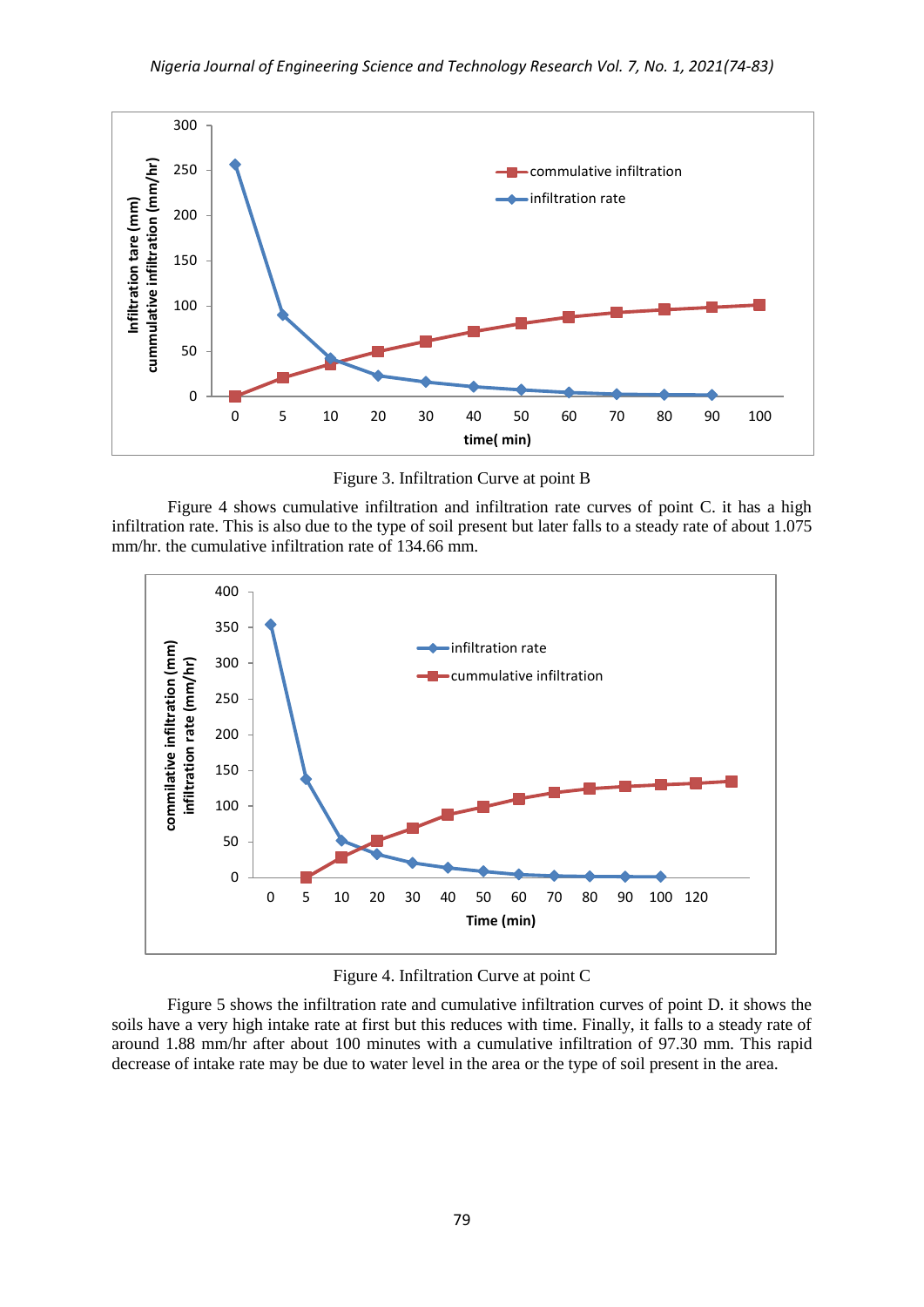

Figure 5. Infiltration Curve at point D

Figure 6 below shows the infiltration rate at point E. This point has the least infiltration rate of all the points. At first it shows the soil has a very high intake rate which falls to steady rate of 1.83 mm/hr, this may be due to the type of soil or water level of the area. The cumulative infiltration of this point is 108.04 mm.



Figure 6. Infiltration Curve at point E

#### **4.3 Infiltration Curves**

Figures 2 to 6 shows the infiltration curves corresponding to the average infiltration rate and cumulative infiltration. It was observed that point B and C infiltrates water faster than other points, because the soil particles were dryer when compared to the other points. Thus Shape, size and stability of soil aggregates may affect the absorbance rate of water and hence infiltration rate. Coarsegrained sandy soils are known to have large spaces between each grain which allows water to infiltrate quickly, this is in accordance with the work of [9]. Infiltration rates of soil decrease over time until a steady state is reached. In addition, the infiltration is dependent on several factors, including soil texture, structure, initial soil water content, pore size, soil metric potential and vegetation [14]. This behavior is also reflected in the cumulative infiltration which shows a rapid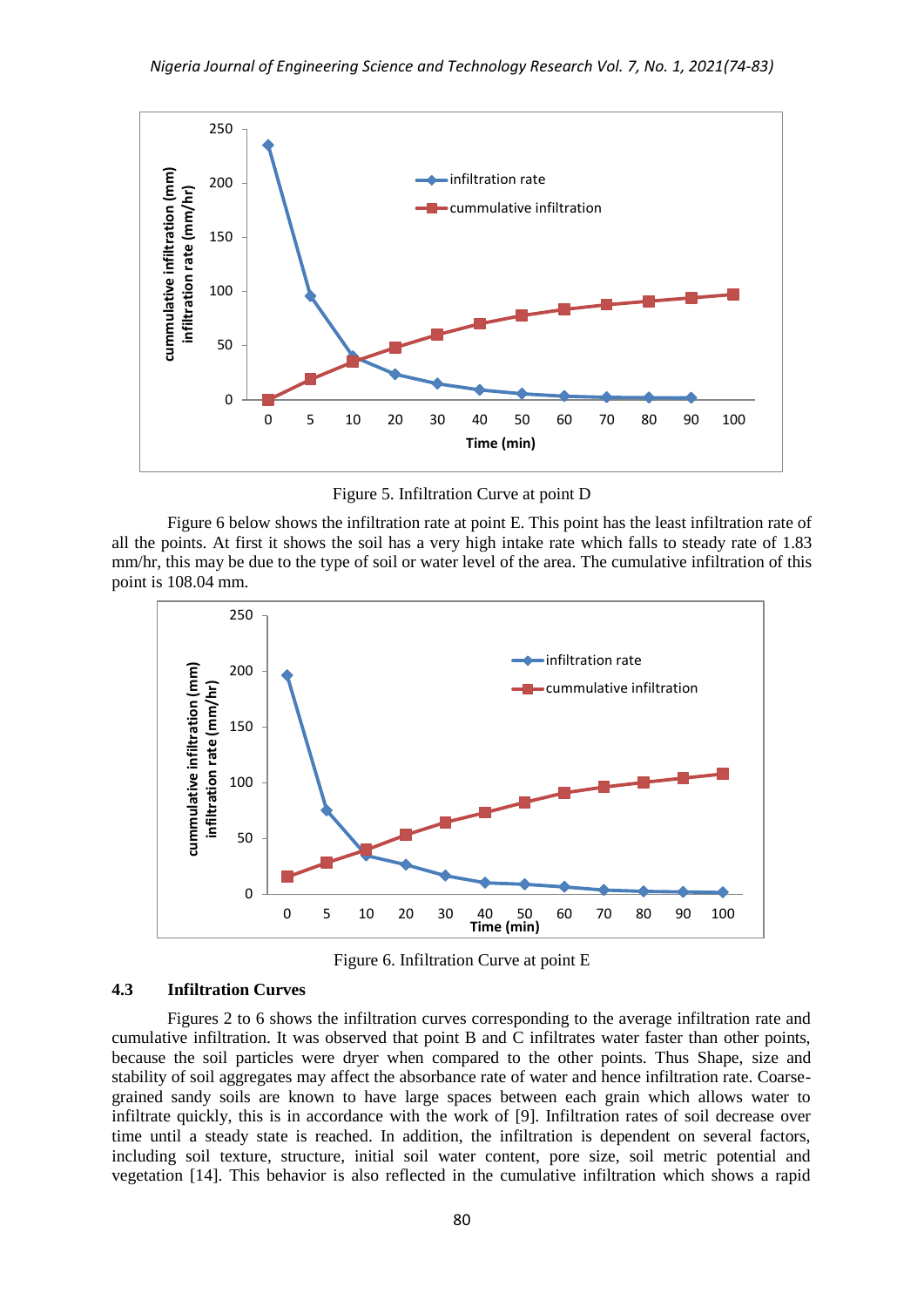increase in the volume of water infiltrated within a short time, and increases gradually to a nearly linear rate over the period of time as shown in all the Figures. Several researchers have shown that sandy soil has a higher infiltration rate than clay soil under identical conditions in agreement with [15]. The available space for additional water in the soil depends on the porosity of the soil and the rate at which infiltration occurs from the surface of the soil. If the amount of the water at the soil surface is less than the infiltration capacity, all of the water will infiltrate. If rainfall intensity at the soil surface occurs at a rate that exceeds the infiltration capacity, pounding begins and is followed by runoff over the ground surface which will eventually bring about the washing away of the soil particles.

| Source                | Sum of Squares | Df | Mean Square<br>(SS/Df) | F     | Sig   |
|-----------------------|----------------|----|------------------------|-------|-------|
| <b>Between Groups</b> | 12444832.4     | 4  | 3111208                | 0.936 | 0.451 |
| <b>Within Groups</b>  | 172933888      | 52 | 3325652                |       |       |
| Total                 | 185378720      | 56 |                        |       |       |

Table 3. Analysis of variance for Infiltration Rate

The working principles of the variance are shown below:

$$
S. S_{Treatment} = r \sum_{i}^{t} (\overline{X}_{L} - \overline{X}_{T})^{2}
$$

$$
S. S_{Error} = \sum_{i}^{t} \sum_{j}^{r} (X_{IJ} - \overline{X}_{L})^{2}
$$

$$
S. S_{Total} = \sum_{i}^{t} \sum_{j}^{r} (X_{ij} - \overline{X}_{T})
$$

The ANOVA table above shows the mean difference of infiltration rate at five different point itemize as: Point A, B, C, D and point E. from the table, the F and P-value at 4 degree of freedom were 0.936 and 0.451 respectively. The P-value is greater than the specified  $\alpha$ -value of 0.05 by implication, the null hypothesis of no difference in mean among the five different infiltration rate capacity should be retained and as such we conclude that the mean different between the five stages of infiltration rate are statistically insignificant at 5% level. A post hoc test Duncan and LSD was employ to further verify the differences as shown in Table 4.

| Point        | N  | Subset for alpha = $0.05$ |  |
|--------------|----|---------------------------|--|
|              |    |                           |  |
| E            | 12 | 32.3292                   |  |
| D            | 11 | 39.4882                   |  |
| B            | 11 | 41.4055                   |  |
| A            | 11 | 56.0855                   |  |
| $\mathsf{C}$ | 12 | 1188.0825                 |  |
| Sig.         |    | 0.185                     |  |

Table 4. Duncan range multiple test for Infiltration Rate

Duncan<sup>a,b</sup>; a. Uses Harmonic Mean Sample Size  $= 11.379$ ; b. The group sizes are unequal. The harmonic mean of the group sizes is used. Type I error levels are not guaranteed

The Duncan table above reveal that since Table1 shows insignificant different between infiltration rate at different point it is clear to also say that infiltration rate is higher at point C followed by point A, B, D in that order and least at point E.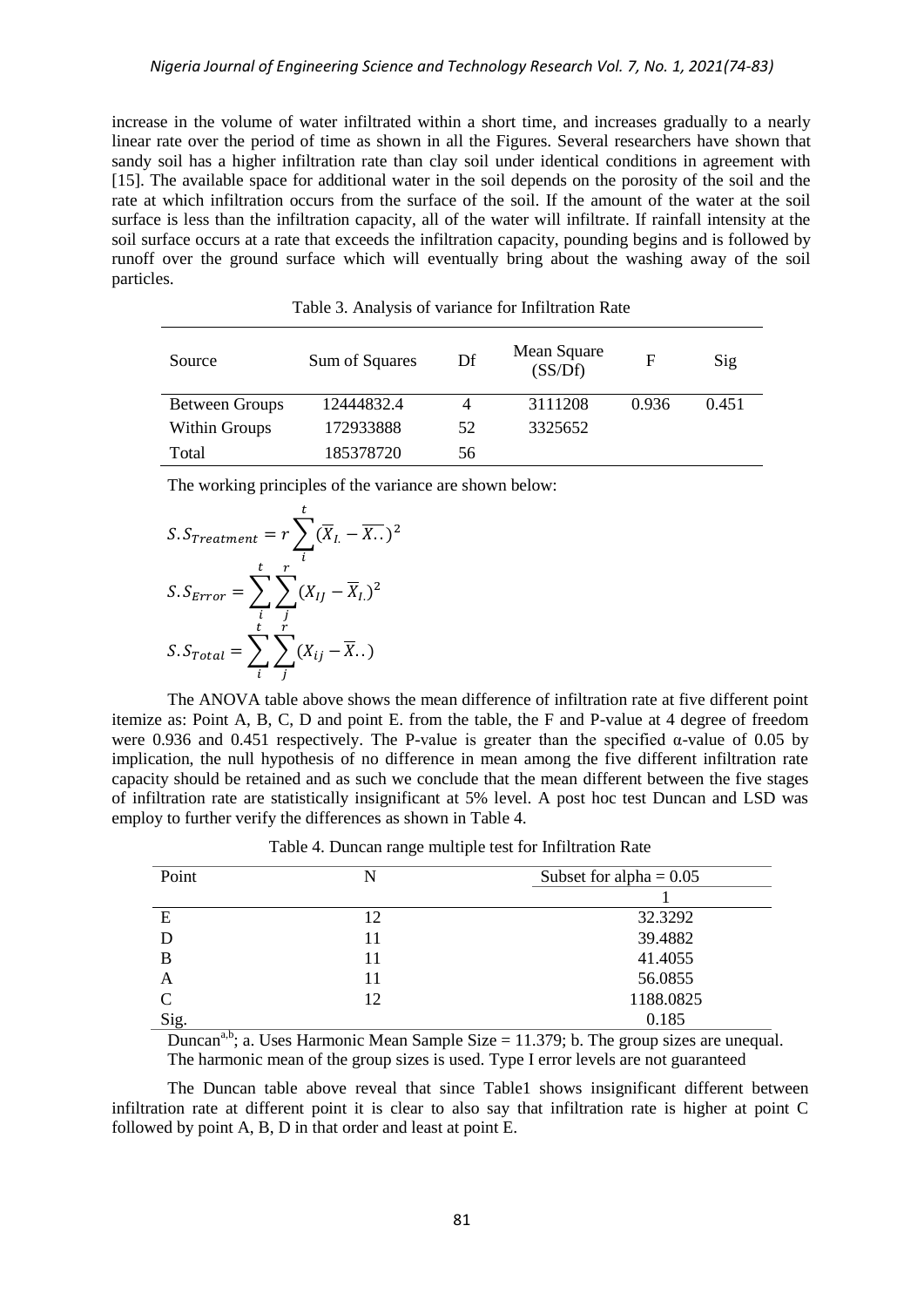| Dependent<br>variable | Independent<br>variables | Correlations Value P-value |       | Sig Level |
|-----------------------|--------------------------|----------------------------|-------|-----------|
| Infiltration Rate     | Soil Texture             | 0.705                      | 0.044 | Sig.      |
|                       | <b>Bulk Density</b>      | 0.743                      | 0.014 | Sig.      |
|                       | <b>Moisture Content</b>  | $-0.433$                   | 0.212 | Insig.    |

Table 5. Summary of the correlation result

Table 5 shows the relationship between the independent variables and a dependent variable infiltration rate. The correlation was used to determine the effect of these independent variables on infiltration rates of different soils. Base on the correlation result, we observed that there is high and positive correlation between Soil texture, Bulk Density and Infiltration rate while a weak-negative correlation exists between Moisture content and inflation rate. Furthermore, for a unit increase in Soil texture, the infiltration rate increases by 70.5% and for a unit increase in Bulk Density the infiltration rate increases by 74.3% and finally for a unit increase in Moisture content the infiltration rate decreases by 43.3%. This shows that Soil Texture and Bulk Density have positive and significant impact on infiltration rate in the study area with P-values of 0.044 and 0.014 respectively while Moisture content have negative and insignificant impact on infiltration rate in the study area with Pvalue of 0.212.

# **5 CONCLUSIONS**

The particle size analysis showed that the soils in the area were mostly sandy loam which may be the reason for relatively moderate infiltration rate obtained around the area. The double ring infiltrometer used in the determination of the infiltration rate shows that points B and C have a high rate of infiltration compared to the other points. The sample with the least moisture content was obtained at point A, having average moisture content of 19.15%. The analysis of variance (ANOVA) conducted for the different infiltration rates taken in the study area show that there is no significant difference between the infiltration rates at different points in the study area at 5% level which is statistically insignificant. The correlation analysis done using excel shows that there is a very high coefficient of correlation between soil texture and infiltration,  $r = 0.705$  which can be considered to have a high influence on infiltration rate of the study area. The correlation between bulk density of the soil and infiltration is high with  $r = 0.743$  which also shows that bulk density highly affects infiltration, on the other hand moisture content have a negative effect on infiltration with  $r = -0.433$ which is insignificant for that area. It is therefore concluded that soil texture and bulk density have greater effect on infiltration rate than moisture content and the study area have moderate to poor infiltration rate which leads to the water logging at some points. Therefore, cultivation of rice crop is recommended in the water logged area because rice needs a lot of water and can do well in water logged conditions, while crops like maize can be planted in the remaining areas with moderate infiltration rates.

# **REFERENCES**

- 1. Simpson, J.A. and Weiner, E.S.C. (1989). The Oxford English dictionary, 2nd Ed. *Clarendon Press, Oxford University Press, Oxford, New York*, pp. 1-112.
- 2. Singer, M.J, and Munns, D.N. (1999). Soils: An introduction, 4<sup>th</sup> Ed. *Prentice Hall, Upper Saddle River*, pp. 76-88.
- 3. Lal, R. and Shukla, M.K. (2004). Principles of soil physics. *Marcel Dekker; Taylor & Francis, New York & London*, pp. 102-115.
- 4. Al-Kayssi, A.W. and Mustafa, S.H. (2015). Modeling gypsifereous Soil Infiltration rate under different Sprinkler Application rates and Successive Irrigation events. *Agricultural and Water Management*, vol. 163, pp. 66-74.
- 5. Musa, J.J., Adewumi, J.K. and Ohu, J.O. (2013). Developed Runoff Coefficients for Some Selected Soils of Gidan Kwano with Exiting Values. *International Journal of Basic and Applied Science*, vol. 1, no. 3, pp. 473-481.